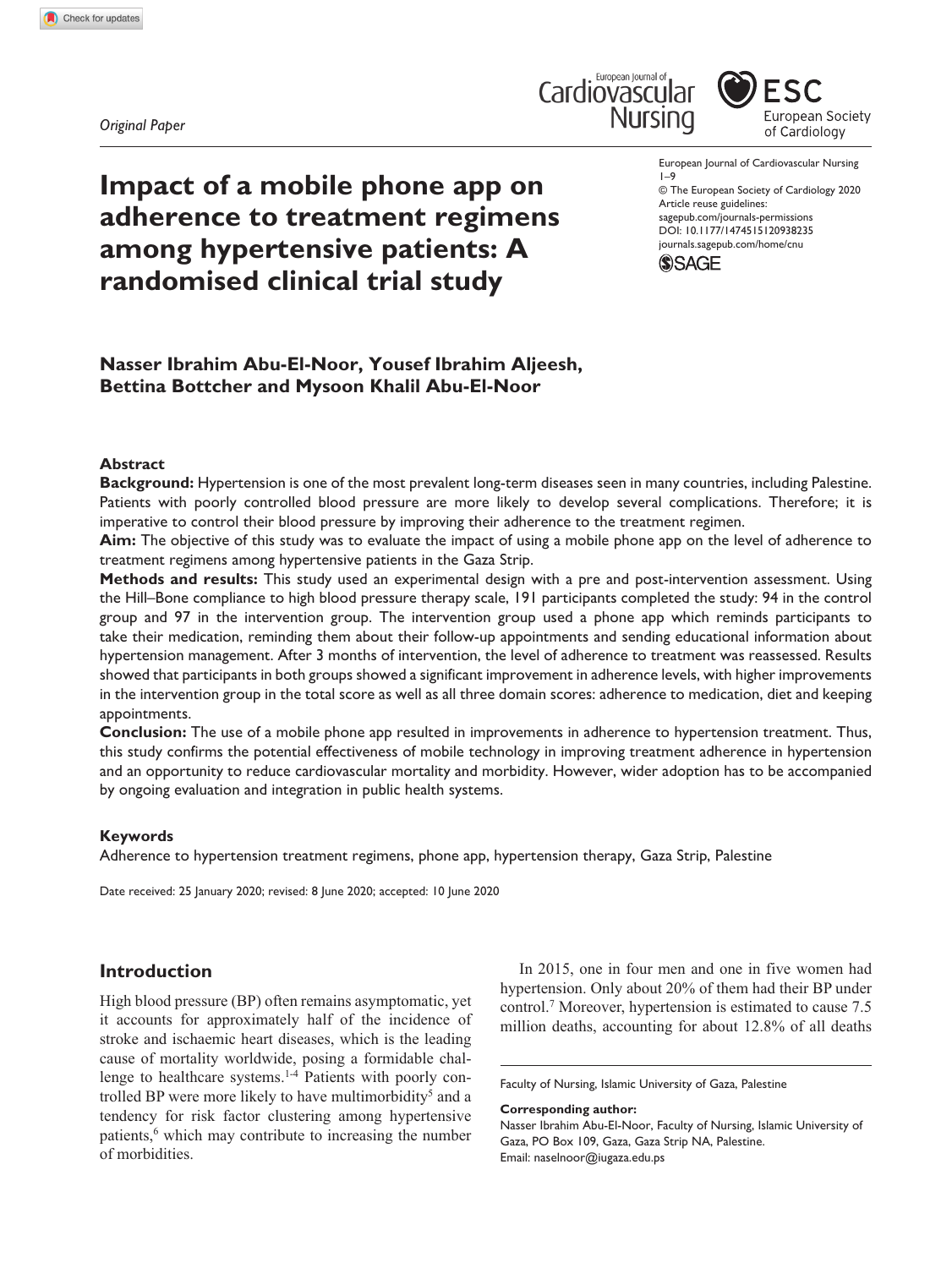worldwide.8 Globally, hypertension is one of the most prevalent long-term diseases seen in many countries,<sup>1</sup> including Palestine.<sup>9</sup> The prevalence of hypertension in Arab countries is reported to be 29.5%, which is higher than in other regions in the world.<sup>10</sup>

According to the annual report published by the Palestinian Ministry of Health, cardiovascular diseases remain the leading cause of death among Palestinians, accounting for 31.5% of deaths recorded in 2018, with 4.4% of deaths related directly to hypertension.<sup>11</sup> The incidence rate of hypertension in 2016 was 21.5/100,000 of the Palestinian population.<sup>9</sup> This represents an increase from 13 to 21.5/100,000 of the population, which illustrates the need for taking immediate action to curb this trend.

Antihypertensive medications, along with lifestyle factors, play an important role to achieve optimal BP control and reduce its complications.12,13 The benefits of patients' adherence to antihypertensive therapies and lowering BP could be reflected by substantial reductions in the incidence of stroke, myocardial infarction and heart failure as well as total mortality.<sup>14–16</sup> However, more than half the people treated for hypertension have uncontrolled BP.17 Lack of adherence to BP-lowering medication is a major reason for poor control of hypertension.<sup>18</sup>

The use of mobile healthcare is becoming increasingly popular in the self-care of several chronic diseases including hypertension.<sup>19</sup> Mobile phone interventions for health are an emerging, rapidly evolving practice and have been used to improve the delivery of health services in many countries.20 Mobile healthcare refers to the delivery of healthcare services via mobile communication devices.<sup>21</sup> The widespread availability of mobile phones with app capabilities helps to facilitate mobile healthcare via various types of intervention strategies that help to improve adherence to the treatment regimen, extending to BP control and, thus, improving outcomes and quality of life.<sup>13,22</sup> This type of app may provide a context to educate on any topic, at any time and in any place, with an emphasis placed on developing skills rather than only mastering knowledge.<sup>23,24</sup> The development and correct use of mobile apps could help patients with hypertension to improve their lifestyle and increase their medication adherence through drug education and medication reminders.<sup>25</sup> According to Williams et al.,  $^{13}$  the use of a smartphone app may offer an additional advantage to hypertensive patients as it serves as a convenient way to store and review BP data in a digital diary. Furthermore, mobile phones have widespread availability and can be cost-effective solutions to provide health education and increase adherence to treatment for people with chronic diseases, such as hypertension.<sup>26–30</sup>

Compared with other variables being considered in therapeutics, adherence to medication has long been given minor attention although it affects every aspect of medical care.31 In Palestine, adherence of hypertensive patients to

the treatment regimen ranged between  $36.8\%^{32}$  and  $54.2\%^{31}$ In both studies, $31,32$  adherence was assessed through the eight-item self-report Morisky medication adherence scale (MMAS).4 Therefore, in an attempt to improve adherence to treatment therapy, this study evaluated the impact of using a mobile app on the level of adherence to treatment regimens among hypertensive patients in the Gaza Strip. With increasing adherence to treatment therapy, it is hoped to reduce mortality and morbidity related to uncontrolled hypertension and reduce the cost of incurred healthcare services.

# **Methods**

#### *Design, target population and sampling*

This study used an experimental design with a pre and post-intervention assessment. The target population for the study was adults (over 18 years) who were diagnosed with hypertension at least one year prior to the time of data collection and were prescribed at least one antihypertensive drug. Also, participants should be able to read Arabic, have a smart phone and be able to use it.

The aim of the pre-test phase was to identify clients who were non-compliant to hypertension treatment. In the pre-test phase, a convenience sample of 689 participants was recruited. Participants were recruited from primary healthcare centres located in the Gaza Strip that offer treatment for hypertension.

For recruitment to the intervention phase, all participants in the pre-intervention study with scores of 26 or more in the Hill–Bone compliance to high blood pressure therapy scale (Hill–Bone CHBPTS) out of a total score of 44 (representing moderate to poor treatment adherence) were involved in this study. No cut-offs were proposed by the authors of the Hill–Bone CHBPTS, but the research team found this score (26) suitable to identify a low level of adherence.This resulted in 218 eligible participants, who were divided randomly into two groups; a control group and an intervention group, with 109 participants in each.

#### *Instrument*

The data collection instrument used in this study consisted of two parts. The first part contained demographic data about the participants along with history of the disease and medications, while the second part was the Hill–Bone CHBPTS, which was developed by Lim and colleagues in 2000.3 The original questionnaire consisted of 14 items which fall into three domains: medication adherence, diet regimen adherence and medical appointments adherence. A 15th item that related to how often participants eat extra salty food such as pickles was added to the questionnaire, as the Palestinian diet frequently contains pickles and other high-salt foods. Each item was measured on a fourpoint Likert scale: never (1), occasionally (2), often (3)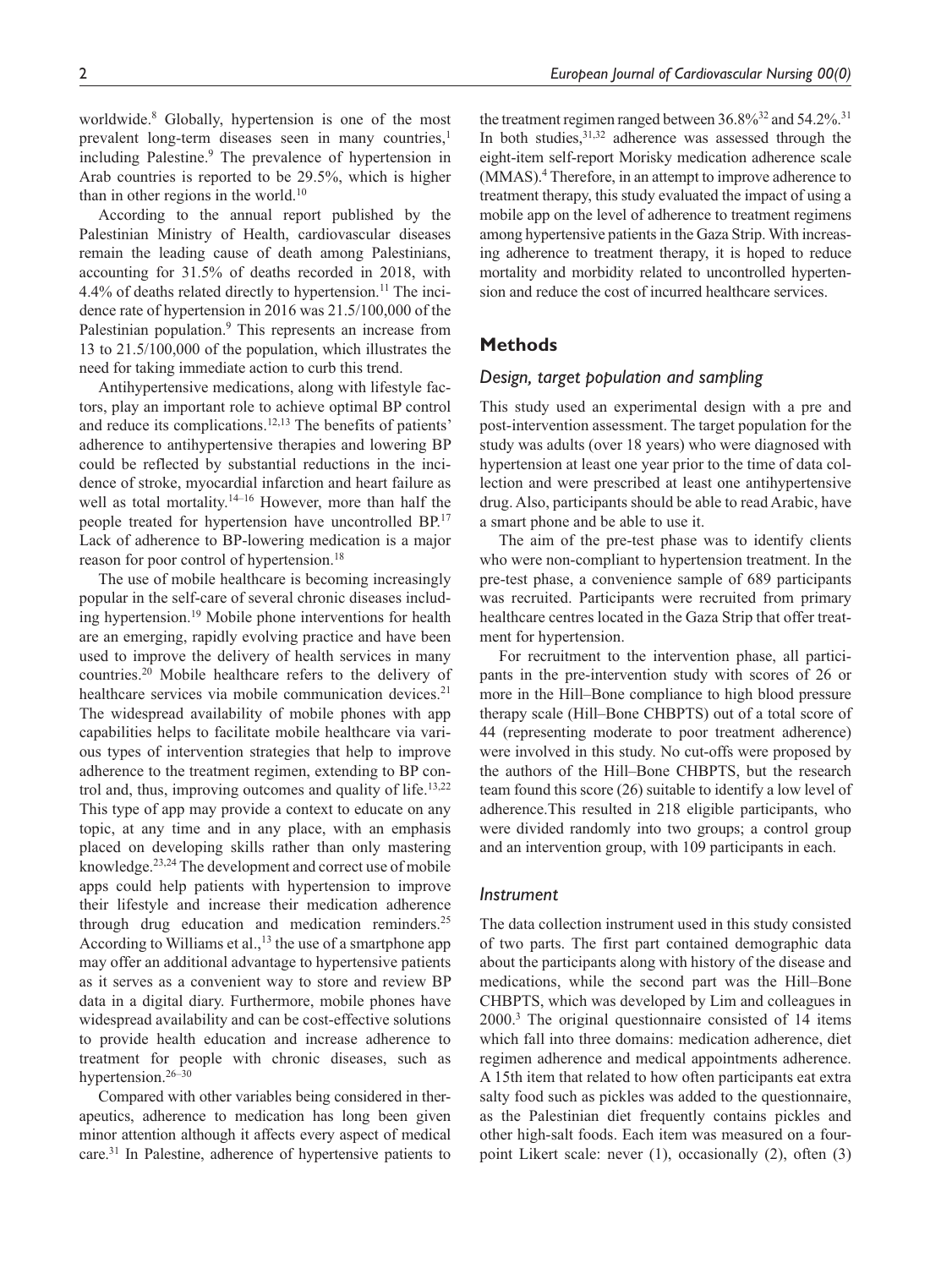**Table 1.** Sample of short message service messages included in the phone app.

- Hypertension is a serious disease, but it can be controlled
- Regular physical exercise or walking will help to reduce the risk of developing cardiovascular diseases
- Don't forget to take your medication as advised by your doctor
- A planned diet and weight control will help to reduce the risk of heart disease and stroke
- If you are stressed, stop your work. Go for a walk and relax
- A healthy diet will keep you healthy and happy
- Awareness about your disease and following your doctor's advice can improve your health
- Taking medication timely will help to keep your blood pressure in control and avoid complications
- Hypertensive patients with controlled blood pressure enjoy healthier and longer lives with a higher quality of life

and always (4); the minimum and maximum possible scores were 15 and 60, respectively, with the lower scores representing higher adherence to treatment and higher scores representing a higher level of non-adherence to the hypertension treatment regimen.

The instrument was translated into Arabic to remove language barriers. To ensure linguistic validation of this translation of the instrument, the guidelines provided by Sousa and Rojjanasrirat<sup>34</sup> were followed. This had been done by three different healthcare professionals fluent in both English and Arabic and with experience in health research and survey design. This translation was backtranslated from Arabic to English by two other bilingual healthcare professionals to ensure consistency of the instrument. Face validity was assessed by faculty members of local faculties of nursing and medicine, all of them experienced nurses and doctors, who reviewed the questionnaire and suggested slight modifications to address the topic better. The final version of the tool was modified accordingly and then pretested on 10 participants who were excluded from the study. Scale reliability of the translated instrument was assessed using Cronbach's α, which revealed an acceptable value of 0.745.

#### *Intervention*

For the purpose of the intervention, a mobile phone app was developed. The phone app was designed to deliver daily reminding alarms (according to the number of prescribed doses to each patient) to remind participants to take their medications on time, and a monthly (or less) message to remind them about the next appointment for follow-up. Moreover, the app was designed to deliver random daily short messages to participants in the intervention group to educate them regarding hypertension, its treatment, diet therapy, complications, etc. The pool of messages was developed by the research team which consists of nursing and medical student educators. A fourth part of the phone app allowed participants to record and save their BP readings, so that they can show them to their healthcare providers in the coming visit. For ease of use, the phone app contained a short instruction video to help participants in installing and using the app. Prior to the intervention study, the phone app was tested several times

by members of the research team. After reaching a consensus about the app, it was pilot tested by 10 hypertensive patients who were excluded from the study. A sample of the total of 90 short message service (SMS) messages is listed in Table 1. On the other hand, the control group received no intervention from the research team and they continued with their daily routine.

After 3 months of using the mobile app, data were collected again from both the control and intervention groups. Data were collected by trained healthcare professionals who were not working at any of the healthcare centres where data were collected. Data collectors were trained in how to use the data collection sheet and the proper management of data to avoid bias. The main researchers conducted regular unplanned visits to the fields of study to ensure the validity of data collection.

### *Ethical considerations*

Ethics approval was obtained from the Helsinki Committee (a research ethics committee) in the Gaza Strip (approval number is PHRC/HC/504/19) prior to conducting this study. Furthermore; the Ministry of Health and the Palestinian Medical Relief Society provided the research team with permission to conduct the study at their primary healthcare centres. Each potential participant was approached by one of the data collectors who explained the purpose of the research to him/her. Then each participant was asked to sign a consent form detailing the purpose of the study, the voluntary nature of participation and the confidentiality of the information gathered from each one. Participants were ensured that refusing to participate or withdrawing from the study will not affect their treatment plan at the primary healthcare centre.

### *Data analysis*

The statistical package for social science (SPSS), version 22, was used to compute and analyse the data. All responses provided by participants were entered into a personal computer. The accuracy of the data entered into the SPSS was ensured by double checking 10% of completed questionnaires in each phase (which were randomly chosen) and comparing the data entered into the computer with the original data. The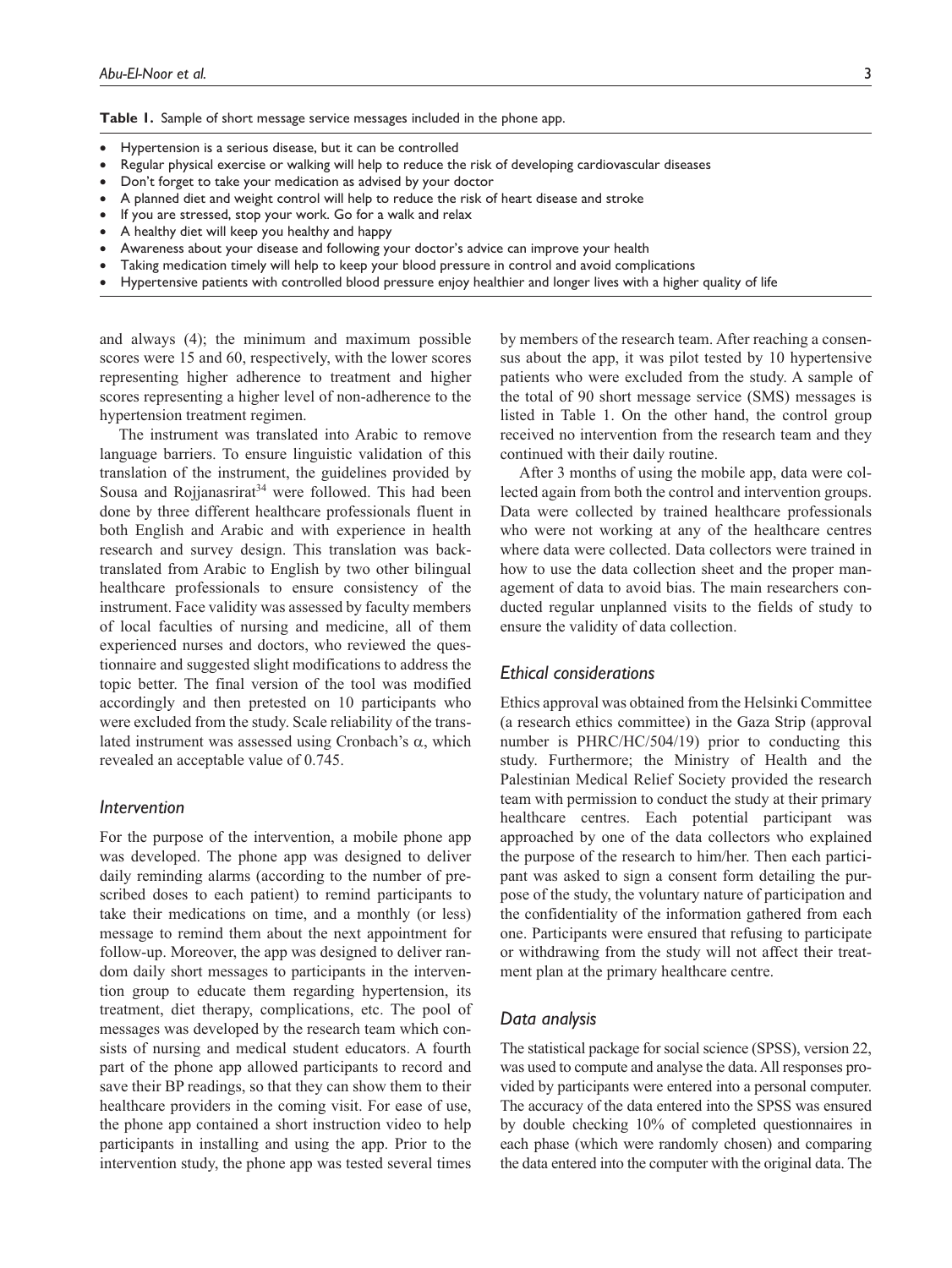researchers also checked that all data fell within the accurate range for each item prior to data analysis.

Data analysis procedures included basic descriptive statistics to describe the sample. Means and standard deviations were computed for continuous variables. Frequencies and percentages were calculated for categorical variables. Analysis of variance (ANOVA) *t*-test and the chi square test were used to compare means and differences among different variables, including comparing levels of adherence before and after the intervention between the two groups to evaluate the impact of using the phone app to improve the level of treatment adherence. A *P* value of 0.05 or less was considered statistically significant.

# **Results**

In total, 218 participants had a score of 26 and higher in the pre-test assessment with the Hill–Bone CHBPTS. A total of 191 participants could be reached in the postintervention phase, 94 in the control group (attrition rate 13.76%) and 97 in the interventions group (attrition rate 15.74%). The main reasons for attrition were inaccurate phone numbers provided by participants (*n*=15), not responding to phone calls  $(n=7)$ , we tried three to five times), death (*n*=1) and travel of some participants (*n*=4). The sociodemographic characteristics of both groups are presented in Table 2. The results of randomisation showed that both groups were similar with regard to age, sex, marital status, level of education and other variables as *P* values were more than 0.05 (Table 2). The chi square test, *t*-test and ANOVA were used to evaluate the results between the two groups.

After randomly allocating the participants into control and intervention groups, the total scores (31.10 for control group and 30.83 for intervention group), as well as scores for the subdomains, of the Hill–Bone CHBPTS showed no significant differences between the control and intervention groups, indicating a similar distribution of participants among the two groups (Table 3).

Three months after starting the intervention, adherence had improved in the total score as well as all three domains in both groups (Table 4). However, the impact on the intervention group was significantly stronger compared with the control group, suggesting a significant improvement of adherence to treatment as a result of using the mobile phone app (Table 4).

The intervention group showed significantly better adherence in the total score (change for control group was −2.72 and −7.42 for the intervention group with *P*=0.000), as well as the medication adherence (*P*=0.000) and diet adherence (*P*=0.001) domains (Table 5). On the other hand, both the intervention and control group had similar appointment adherence scores (*P*=0.052; Table 5). Furthermore, results of ANOVA and *t*-tests showed that no difference in adherence scores was found in the different groups according to socioeconomic characteristics such as gender, age and educational level or lifestyle choices, such as smoking and exercise habits.

# **Discussion**

This study examined the impact of using phone apps in improving the adherence of hypertensive patients living in the Gaza Strip to hypertension treatment. The results showed improvements in the total score and all three examined domains of the Hill–Bone CHBPTS, namely adherence to medication, diet and appointment attendance among patients treated for hypertension, both in the intervention and the control groups. The improvement of adherence among participants in the control group could be related to the Hawthorne effect; a type of reactivity in which participants modify some of their behaviours because they know that they are being observed by others.35,36

However, participants in the intervention group, who were using an Arabic language mobile phone app that delivered daily SMS messages to remind them of their medication, as well as important lifestyle advice, indicated significantly more improvements in adherence in the total scores as well as two of the three domains as participants of the control group. This might be an indication that mobile phone apps, which target patients with regular text messages, could be an effective tool to improve adherence to treatment regimens in hypertensive patients. Similar results were found in other studies, performed globally, examining the use of mobile phone apps on medication adherence, in which significant improvements were found in mostly self-reported medication adherence, both in high-income and low-income settings.<sup>12,37–42</sup> These findings were aided by the widespread use, accessibility and familiarity of mobile phone technology, reducing barriers for using such apps.  $42-45$ 

Various different interventions (such as 'patient followup and medication adherence', 'drug supply-chain and stock management' and 'patient education and awareness') to improve adherence have been developed and tested with varying impact; many showing some positive impact on medication adherence.<sup>42,43,46</sup> Interventions focusing on behavioural change, rather than motivation or knowledge, were found to have a greater impact on adherence.<sup>41,43,46</sup> Furthermore, interventions addressing several factors, such as education and behaviour or habits, were more likely to be successful than those focusing on just one aspect. $43,46$  This could have been a factor in this study, too, in which text messages addressed behaviour change, such as reminding patients to take medication and attend appointments, as well as delivering educational daily messages on hypertension and the importance of adherence to hypertension therapy in this context. Furthermore, the local context plays an important role for success, such as delivering the app in the local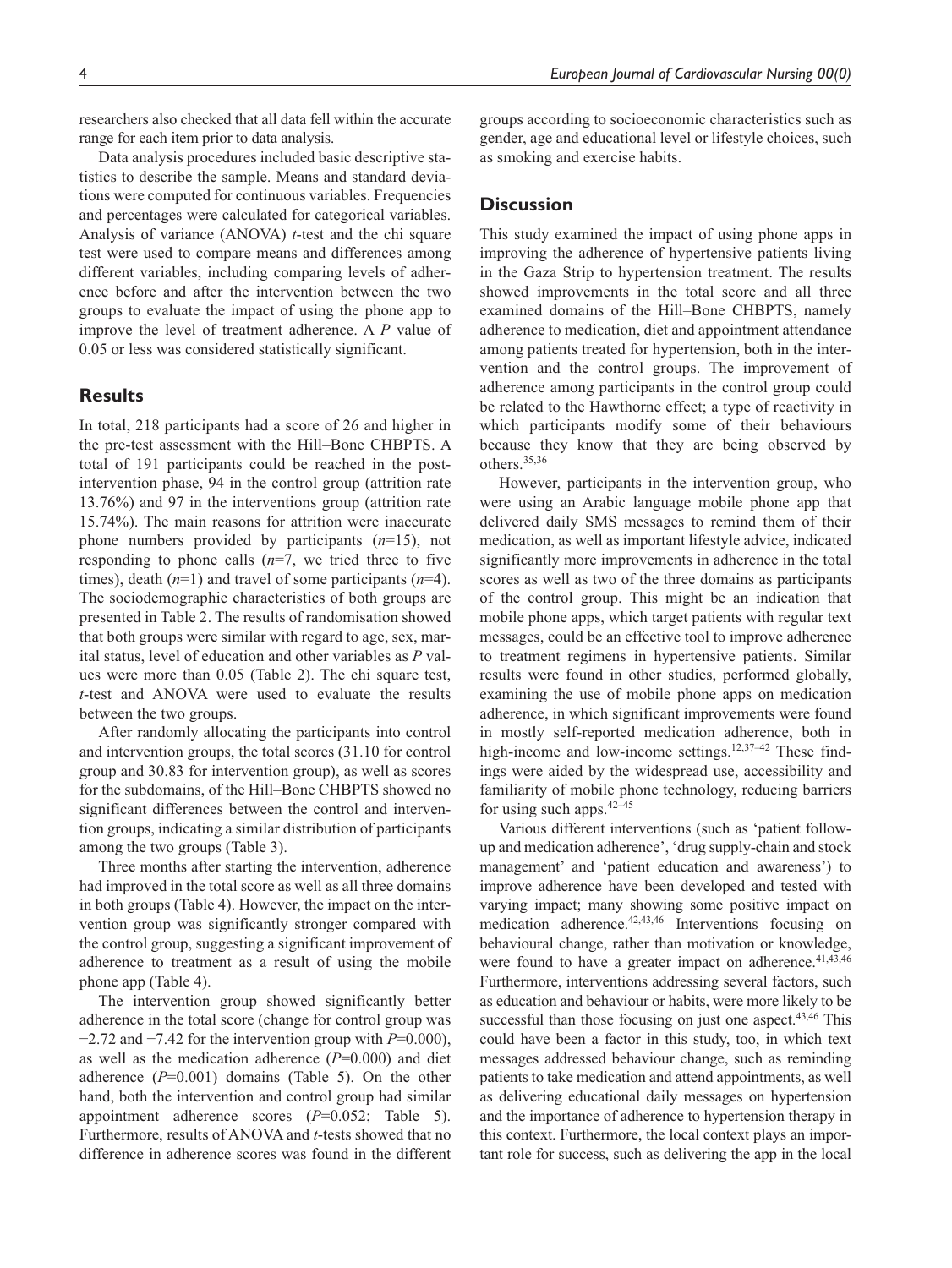**Table 2.** Sociodemographic characteristics of the participants in the control and intervention groups.

| Variable                    | Control group, N=94 |            | Intervention group, N=97 |              | P value |
|-----------------------------|---------------------|------------|--------------------------|--------------|---------|
|                             | Frequency           | Percentage | Frequency                | Percentage   |         |
| Age                         |                     |            |                          |              | 0.189   |
| Mean                        | 57.5 $(\pm 11.9)$   |            | 55.4 $(\pm 10.9)$        |              |         |
| (minimum/maximum)           | $28 - 88$           |            | $27 - 85$                |              |         |
| $\leq 30$                   | $\overline{2}$      | 2.1        | T                        | $\mathsf{I}$ |         |
| 31-40 years                 | 7                   | 7.4        | 8                        | 8.2          |         |
| 41-50 years                 | 15                  | 16.0       | 9                        | 19.6         |         |
| 51-60 years                 | 37                  | 39.4       | 41                       | 42.3         |         |
| 61-70 years                 | 20                  | 21.3       | 8                        | 18.6         |         |
| $>70$ years                 | 13                  | 13.8       | 0                        | 10.3         |         |
| <b>Sex</b>                  |                     |            |                          |              | 0.360   |
| Male                        | 40                  | 42.6       | 35                       | 36.1         |         |
| Female                      | 54                  | 57.4       | 62                       | 63.9         |         |
| <b>Marital status</b>       |                     |            |                          |              |         |
| Married                     | 78                  | 83.0       | 75                       | 87.9         | 0.854   |
| Single                      | 4                   | 4.3        | $\overline{4}$           | 4.2          |         |
| Widow                       | 9                   | 9.6        | 3                        | 13.7         |         |
| <b>Divorced</b>             | 3                   | 4.2        | $\overline{\mathbf{2}}$  | 3.2          |         |
| <b>Level of education</b>   |                     |            |                          |              | 0.412   |
| None                        | $\overline{10}$     | 10.9       | 8                        | 8.4          |         |
| Primary                     | 9                   | 20.7       | 9                        | 20           |         |
| Preparatory                 | 23                  | 25         | 22                       | 23.2         |         |
| High school                 | 20                  | 21.7       | 32                       | 33.7         |         |
| Diploma                     | 3                   | 3.3        | 5                        | 5.3          |         |
| Bachelor                    | 4                   | 15.2       | 8                        | 8.4          |         |
| Postgraduate studies        | 3                   | 3.3        | т                        | 1.1          |         |
| <b>Smoking</b>              |                     |            |                          |              | 0.770   |
| Yes                         | 8                   | 8.5        | $\mathbf{H}$             | 11.3         |         |
| No                          | 80                  | 85.1       | 81                       | 83.5         |         |
| Previous smoker             | 6                   | 6.4        | 5                        | 5.2          |         |
| Smoking water pipe or vape  |                     |            |                          |              | 0.881   |
| Yes                         | T                   | 1.1        | $\mathbf{I}$             | T            |         |
| No                          | 89                  | 95.7       | 94                       | 96.9         |         |
| Previous smoker             | 3                   | 3.2        | $\overline{2}$           | 2/1          |         |
| <b>Exercise and walking</b> |                     |            |                          |              | 0.534   |
| Yes                         | 67                  | 71.3       | 73                       | 75.3         |         |
| No                          | 27                  | 28.7       | 24                       | 24.7         |         |

**Table 3.** Differences of the means of high blood pressure therapy scale and its domains between control and interventions groups before intervention.

| Domain                | Control group |      | Intervention group |      | P value |
|-----------------------|---------------|------|--------------------|------|---------|
|                       | Mean          | SD   | Mean               | SD   |         |
| Total score           | 31.10         | 4.51 | 30.83              | 5.42 | 0.726   |
| Medication adherence  | 15.92         | 4.48 | 15.61              | 4.59 | 0.639   |
| Diet adherence        | 10.90         | 2.68 | 10.99              | 2.88 | 0.820   |
| Appointment adherence | 4.28          | .58  | 4.24               | 1.62 | 0.866   |

language. A previous local study on treatment adherence showed that the most reported reasons for poor adherence to hypertension treatment were stress and forgetfulness.<sup>31</sup> A mobile app, as used in this research, might offer effective assistance to patients, especially those whose adherence is inadequate due to forgetfulness, which can be potentiated by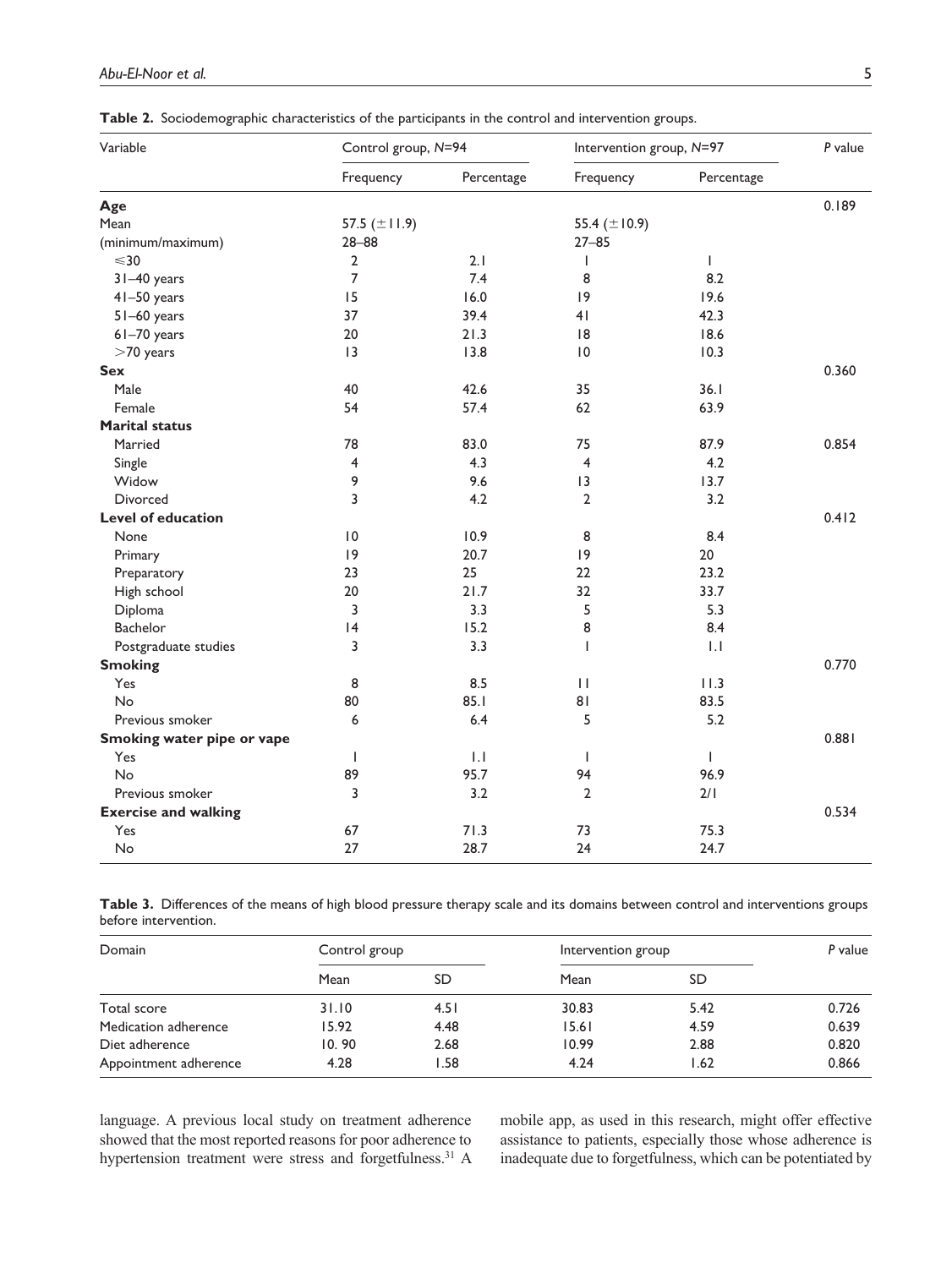|                       | Control group |       |                   |         | Intervention group |       |                   |         |
|-----------------------|---------------|-------|-------------------|---------|--------------------|-------|-------------------|---------|
|                       | Pre           | Post  | Change $(\Delta)$ | P value | Pre                | Post  | Change $(\Delta)$ | P value |
| Total score           | 31.10         | 27.38 | $-3.72$           | 0.000   | 30.82              | 23.40 | $-7.42$           | 0.000   |
| Medication adherence  | 15.92         | 13.98 | $-1.92$           | 0.000   | 15.64              | 11.73 | $-3.91$           | 0.000   |
| Diet adherence        | 10.90         | 9.65  | $-1.25$           | 0.000   | 10.99              | 8.36  | $-2.63$           | 0.000   |
| Appointment adherence | 4.28          | 3.76  | $-0.52$           | 0.008   | 4.24               | 3.30  | $-0.94$           | 0.000   |

**Table 4.** Differences among the means of the Hill–Bone compliance to high blood pressure therapy scale between control and interventions groups after intervention.

**Table 5.** Statistical significance between the means of the Hill–Bone compliance to high blood pressure therapy scale after intervention.

| Domain                | Control group |      | Intervention group |      | P value |  |
|-----------------------|---------------|------|--------------------|------|---------|--|
|                       | Mean          | SD   | Mean               | SD   |         |  |
| Total score           | 27.38         | 5.91 | 23.40              | 5.22 | 0.000   |  |
| Medication adherence  | 13.98         | 3.70 | 11.73              | 3.57 | 0.000   |  |
| Diet adherence        | 9.65          | 2.89 | 8.36               | 2.35 | 0.001   |  |
| Appointment adherence | 3.76          | l.75 | 3.30               | I.46 | 0.52    |  |

stressful life events. Another factor that mobile apps might exert on improving medication adherence behaviour could be achieved by promoting greater patient self-management. This has been reported as an important factor contributing to improved treatment adherence when using mobile health technology.44,45 This technology encourages patients to take responsibility for their treatment regimens and allows them greater autonomy and self-management, which in turn increases self-confidence in dealing with their chronic disease.

However, the impact on actual BP in clinical terms or even patient outcomes is not as consistent and is more difficult to prove. Many studies, like this one, used selfreported adherence scales, which are prone to social acceptability bias, which might lead to overestimation of adherence, or bias due to poor memory.<sup>41,43,46</sup> Therefore, it is not clear that such improvements in adherence will also lead to improved clinical outcomes for patients. Accordingly, studies looking at patient outcomes and BP measurements showed mixed results, with some confirming improvements and others showing no change despite improved adherence.40,41,43,47,48 One reason for these differing results might be the fact that many reported studies, such as this one, are relatively small and designed as pilot studies to test usefulness in larger contexts.49 Therefore, larger studies still need to examine the ability of scaling up such interventions to be used in a larger context. Full potential might only be reached once such mobile health technologies are made part of official healthcare policy and receive full support from governmental healthcare bodies.<sup>42,49</sup>

Nevertheless, this study confirms the potential usefulness of mobile health technology in improving adherence to hypertension treatment modalities. As novel technologies

become available, they can be adapted and increase attractiveness for patients. Bluetooth-enabled tele-monitoring is evolving as a key player in hypertension management.<sup>50</sup> In order to explore which interventions work in which context, continuous evaluation of such interventions is essential, so that only those with the greatest impact and satisfactory use by patients will be supported in their use among the general population.49 Although evidence of cost-effectiveness that mobile health technologies might potentially offer is still lacking, the easy accessibility and widespread use of mobile technology promises to open more avenues in hypertension management, including that of treatment adherence as well as improvement and support of patient self-management.41–46 Therefore, more widespread integration of mobile health technologies in low-income settings needs to be pursued with full integration and support of official health policies for greatest effectiveness.46,49

### **Conclusion**

This study examined the impact of using phone apps on the level of adherence of hypertensive patients with treatment regimens. The results revealed that the use of the mobile phone app improved the level of adherence in all three domains of the Hill–Bone CHBPTS. The greatest impact was found within the medication adherence domain. Thus, this study confirms the potential effectiveness of mobile technology in improving adherence among hypertensive patients to treatment. Therefore, using mobile technology may contribute to the reduction of complications resulting from non-adherence to antihypertensive therapy, such as cardiovascular diseases or kidney complications. Furthermore, this might reduce the number of related hospitalisations.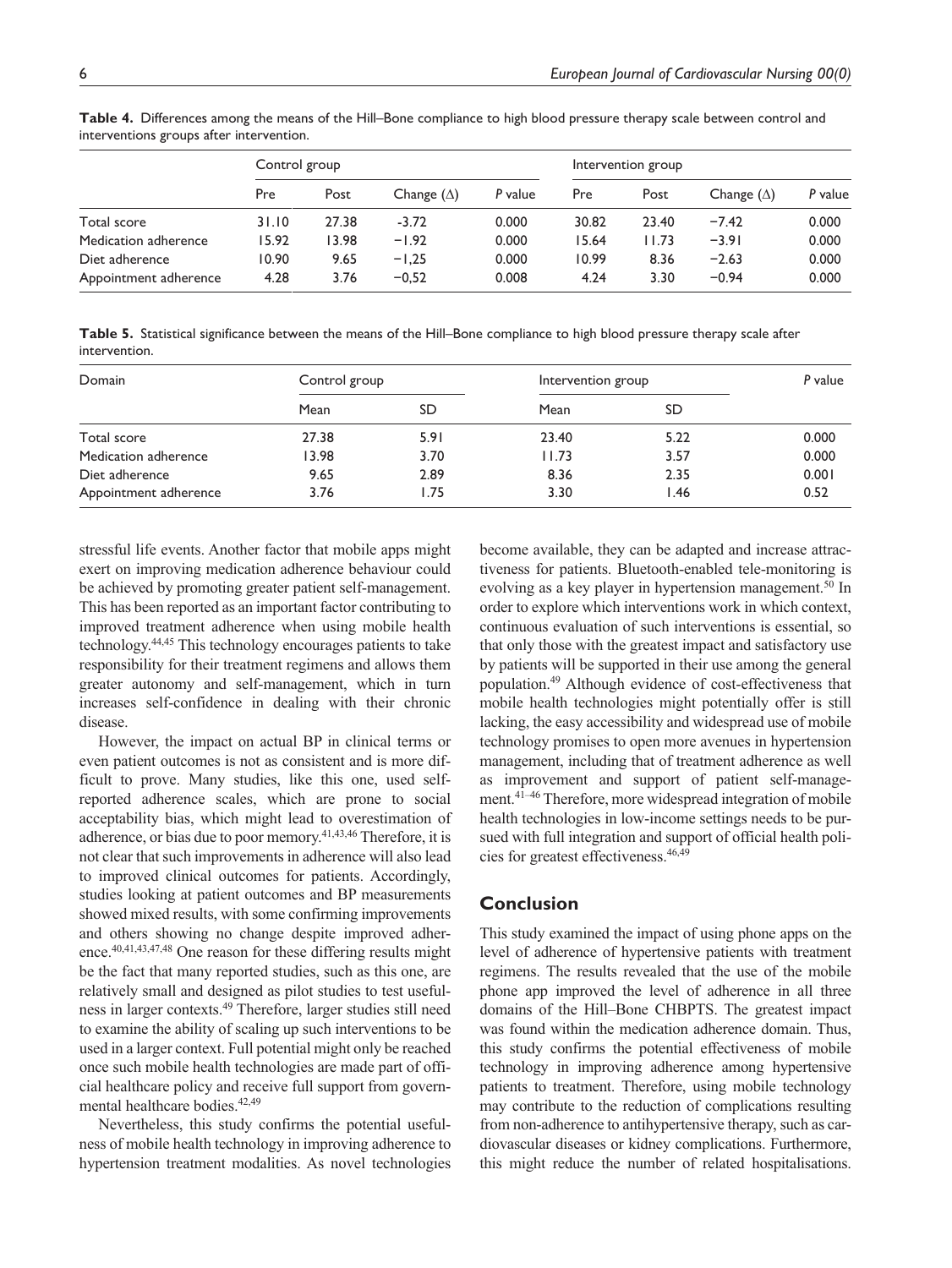Moreover, with increasing adherence to antihypertensive treatment regimens, it is hoped to reduce the rates of mortality and morbidity related to uncontrolled hypertension as well as associated healthcare costs.

### *Strengths and limitations*

The strengths of this study lie in the local development and testing of the phone app, addressing local needs using local language and, thus, offering potentially greater effectiveness in the local context. Limitations include the small sample size (due to the limited budget) and self-reporting as a use of adherence measurements, which might be prone to bias. Furthermore, the research tool, although validated in English, had not been validated in its Arabic translation. Moreover, the recruitment of patients from health facilities might have led to selection bias of those patients already displaying health-seeking behaviour. The fact that patients needed to have access to and be able to use a smart phone to participate could have led to further selection bias. However, as smartphones are widely used among all age groups in Palestine, this might have had only a small impact. Moreover, due to limited funding and the time plan of the funding agency, the follow-up (3 months) was short and the research team could not follow up the impact of the intervention on BP outcomes, which would have given more information on the effectiveness of mobile apps in BP treatment.

Mobile health technologies offer potential easy-to-use and widely accessible healthcare solutions, which might be great opportunities, especially in low-income settings. Initial evidence, such as this study, confirms the possible positive impact. Our study revealed that the use of phone apps was helping hypertensive patients to adhere to their hypertensive therapy. The uptake and integration of such technologies in routine antihypertensive management should be accompanied by ongoing evaluation and sharing of experiences for the optimisation of mobile health usage in both low and high-income settings.

# **Implications for practice**

- Mobile health is suitable for low-income settings.
- Our study showed a positive impact on hypertensive patients.
- The mobile app increased adherence to hypertension treatment.
- Mobile health offers easy-to-use healthcare solutions.

### **Acknowledgements**

The research team would like to thank the Palestinian Health Ministry and Palestinian Medical Relief Society for allowing them to use their primary healthcare centres in this study. The research team also thanks all staff at the primary healthcare centres involved in this study for their help and support to produce the study.

#### **Declaration of conflicting interests**

The author(s) declared no potential conflicts of interest with respect to the research, authorship, and/or publication of this article.

### **Funding**

The author(s) disclosed receipt of the following financial support for the research, authorship, and/or publication of this article: The research team is very grateful to the Palestinian Medical Relief Society for their generous support to cover the expenses for this research study (01c-PMRS/MI&BMZ-19G01-01).

#### **References**

- 1. Bromfield S and Muntner P. High blood pressure: the leading global burden of disease risk factor and the need for worldwide prevention programs. *Curr Hypertens Rep* 2013; 15: 134–136.
- 2. Lawes CM, Vander Hoorn S and Rodgers A. Global burden of blood-pressure-related disease, 2001. *Lancet* 2008; 371: 1513–1518.
- 3. Lim SS, Vos T, Flaxman AD, et al. A comparative risk assessment of burden of disease and injury attributable to 67 risk factors and risk factor clusters in 21 regions, 1990–2010: a systematic analysis for the Global Burden of Disease Study 2010. *Lancet* 2012; 380: 2224–2260.
- 4. Morisky DE, Ang A, Krousel-Wood M, et al. Predictive validity of a medication adherence measure in an outpatient setting. *J Clin Hypertens* 2008; 10: 348–354.
- 5. Li YT, Wang HH, Liu KQ, et al. Medication adherence and blood pressure control among hypertensive patients with coexisting long-term conditions in primary care settings: a cross-sectional analysis. *Medicine* 2016; 95: e3572.
- 6. Wong MC, Wang HH, Cheung CS, et al. Factors associated with multimorbidity and its link with poor blood pressure control among 223,286 hypertensive patients. *Int J Cardiol* 2014; 177: 202–208.
- 7. World Health Organization. *Hypertension*. Geneva: WHO, 2019.
- 8. World Health Organization. *Global Health Observatory (GHO) data*. Geneva: WHO, 2019.
- 9. Ministry of Health PHIC. *Health Status, Palestine, 2016*. Palestine: Ministry of Health, 2017.
- 10. Tailakh A, Evangelista LS, Mentes JC, et al. Hypertension prevalence, awareness, and control in Arab countries: a systematic review. *Nursing Health Sci* 2014; 16: 126–130.
- 11. Ministry of Health. *Health anual report, Palestine 2018*. Palestine: Ministry of Health, 2019.
- 12. Kang H and Park H-A. A mobile app for hypertension management based on clinical practice guidelines: development and deployment. *JMIR mHealth uHealth* 2016; 4: e12.
- 13. Williams B, Mancia G, Spiering W, et al. 2018 ESC/ESH Guidelines for the management of arterial hypertension: the Task Force for the management of arterial hypertension of the European Society of Cardiology (ESC) and the European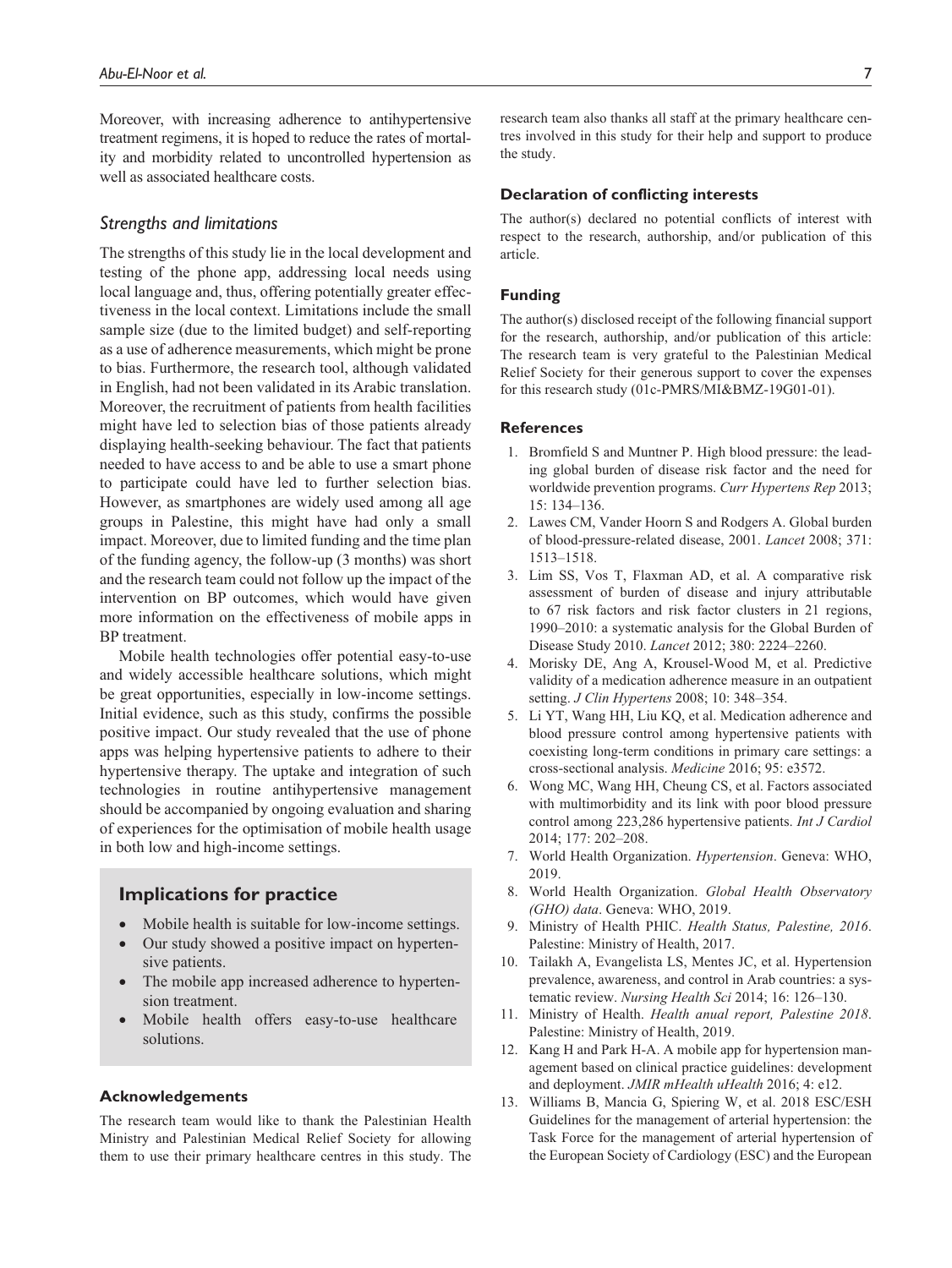Society of Hypertension (ESH). *Eur Heart J* 2018; 39: 3021–3104.

- 14. Brown MT and Bussell JK. Medication adherence: WHO cares? *Mayo Clin Proc* 2011; 86: 304–314.
- 15. Kettani F-Z, Dragomir A, Côté R, et al. Impact of a better adherence to antihypertensive agents on cerebrovascular disease for primary prevention. *Stroke* 2009; 40: 213–220.
- 16. Neal B. Blood Pressure Lowering Treatment Trialists' Collaboration. Effects of ACE inhibitors, calcium antagonists, and other blood-pressure-lowering drugs: results of prospectively designed overviews of randomised trials. *Lancet* 2000; 356: 1955–1964.
- 17. Chow CK, Teo KK, Rangarajan S, et al. Prevalence, awareness, treatment, and control of hypertension in rural and urban communities in high-, middle-, and low-income countries. *JAMA* 2013; 310: 959–968.
- 18. Bramley TJ, Nightengale BS, Frech-Tamas F, et al. Relationship of blood pressure control to adherence with antihypertensive monotherapy in 13 managed care organizations. *J Manag Care Pharm* 2006; 12: 239–245.
- 19. Wright KB and Moore SD. *Applied Health Communication*. Cresskill, NJ: Hampton Press, 2008.
- 20. Free C, Phillips G, Felix L, et al. The effectiveness of M-health technologies for improving health and health services: a systematic review protocol. *BMC Res Notes* 2010; 3: 250.
- 21. Torgan CE. The mHealth summit: local & global converge. <http://caroltorgan.com/mhealth-summit/>(2009, accessed 23 December 2019).
- 22. Klasnja P and Pratt W. Healthcare in the pocket: mapping the space of mobile-phone health interventions. *J Biomed Informat* 2012; 45: 184–198.
- 23. Toyama H, Inoue R, Ito Y, et al. Electronic teaching materials for inter-professional education in a college of medical professionals. *Stud Health Technol Informat* 2013; 192: 1119.
- 24. Corpman DW. Mobile health in China: a review of research and programs in medical care, health education, and public health. *J Health Commun* 2013; 18: 1345–1367.
- 25. Kang H and Park H-A. A mobile app for hypertension management based on clinical practice guidelines: development and deployment. *JMIR mHealth uHealth* 2016; 4: e12.
- 26. Vervloet M, Linn AJ, van Weert JC, et al. The effectiveness of interventions using electronic reminders to improve adherence to chronic medication: a systematic review of the literature. *J Am Med Informat Assoc* 2012; 19: 696– 704.
- 27. Liang X, Wang Q, Yang X, et al. Effect of mobile phone intervention for diabetes on glycaemic control: a meta-analysis. *Diabet Med* 2011; 28: 455–463.
- 28. Cole-Lewis H and Kershaw T. Text messaging as a tool for behavior change in disease prevention and management. *Epidemiol Rev* 2010; 32: 56–69.
- 29. Déglise C, Suggs LS and Odermatt P. Short message service (SMS) applications for disease prevention in developing countries. *J Med Internet Res* 2012; 14: e3.
- 30. Horvath T, Azman H, Kennedy GE, et al. Mobile phone text messaging for promoting adherence to antiretroviral therapy in patients with HIV infection. *Cochrane Database Syst Rev* 2012; 3: CD009756.
- 31. Al-Ramahi R. Adherence to medications and associated factors: a cross-sectional study among Palestinian hypertensive patients. *J Epidemiol Glob Health* 2015; 5: 125–132.
- 32. Zyoud SH, Al-Jabi SW, Sweileh WM, et al. Relationship of treatment satisfaction to medication adherence: findings from a cross-sectional survey among hypertensive patients in Palestine. *Health Qual Life Outcomes* 2013; 11: 191.
- 33. Kim MT, Hill MN, Bone LR, et al. Development and testing of the hill-bone compliance to high blood pressure therapy scale. *Progr Cardiovasc Nursing* 2000; 15: 90–96.
- 34. Sousa VD and Rojjanasrirat W. Translation, adaptation and validation of instruments or scales for use in cross-cultural health care research: a clear and user-friendly guideline. *J Eval Clin Pract* 2011; 17: 268–274.
- 35. McCarney R, Warner J, Iliffe S, et al. The Hawthorne effect: a randomised, controlled trial. *BMC Med ResMethodol* 2007; 7: 30.
- 36. Fox NS, Brennan JS and Chasen ST. Clinical estimation of fetal weight and the Hawthorne effect. *Eur J Obstet Gynecol Reprod Biol* 2008; 141: 111–114.
- 37. Kang CD, Tsang PP, Li WT, et al. Determinants of medication adherence and blood pressure control among hypertensive patients in Hong Kong: a cross-sectional study. *Int J Cardiol* 2015; 182: 250–257.
- 38. Maslakpak MH and Safaie M. A Comparison between the effectiveness of short message service and reminder cards regarding medication adherence in patients with hypertension: a randomized controlled clinical trial. *Int J Commun Nursing Midwifery* 2016; 4: 209.
- 39. Patel S, Jacobus-Kantor L, Marshall L, et al. Mobilizing your medications: an automated medication reminder application for mobile phones and hypertension medication adherence in a high-risk urban population. *J Diabetes Sci Technol* 2013; 7: 630–639.
- 40. Morawski K, Ghazinouri R, Krumme A, et al. Association of a smartphone application with medication adherence and blood pressure control: the MedISAFE-BP randomized clinical trial. *JAMA Intern Med* 2018; 178: 802–809.
- 41. De Jongh T, Gurol-Urganci I, Vodopivec-Jamsek V, et al. Mobile phone messaging for facilitating self-management of long-term illnesses. *Cochrane Database Syst Rev* 2012; 12: CD007459.
- 42. Aranda-Jan CB, Mohutsiwa-Dibe N and Loukanova S. Systematic review on what works, what does not work and why of implementation of mobile health (mHealth) projects in Africa. *BMC Public Health* 2014; 14: 188.
- 43. Gwadry-Sridhar FH, Manias E, Lal L, et al. Impact of interventions on medication adherence and blood pressure control in patients with essential hypertension: a systematic review by the ISPOR medication adherence and persistence special interest group. *Value Health* 2013; 16: 863–871.
- 44. Hallberg I, Ranerup A and Kjellgren K. Supporting the selfmanagement of hypertension: patients' experiences of using a mobile phone-based system. *J Hum Hypertens* 2016; 30: 141.
- 45. Leon N, Surender R, Bobrow K, et al. Improving treatment adherence for blood pressure lowering via mobile phone SMS-messages in South Africa: a qualitative evaluation of the SMS-text Adherence SuppoRt (StAR) trial. *BMC Family Pract* 2015; 16: 80.